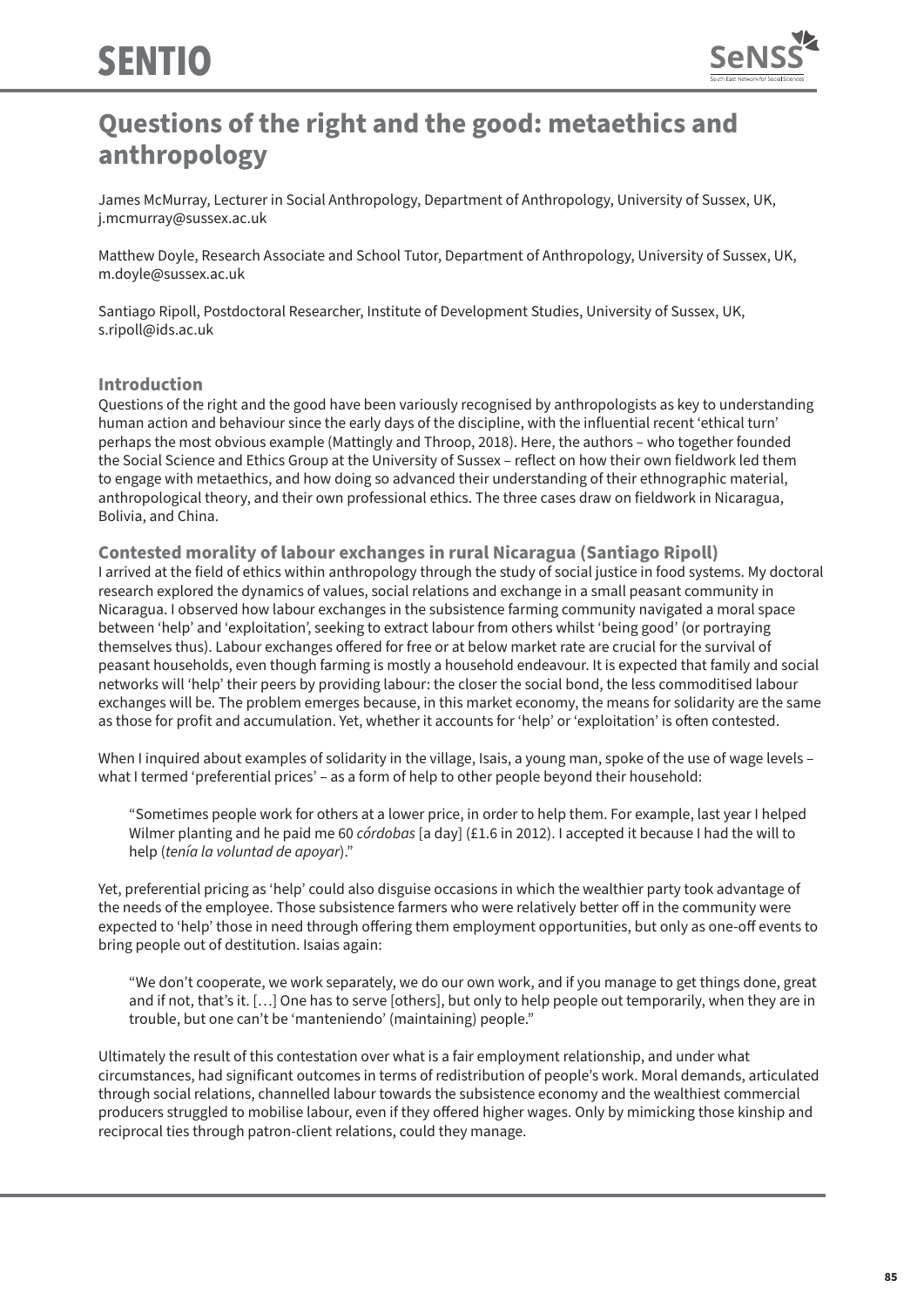Moral economy, the notion that the internal economies of peasant communities operate according to principles of fairness and reciprocity (Thompson, 1991), is a powerful theoretical tool. However, I use it to emphasise the contested and material nature of the peasant economy: how *within* a peasant community different social groups espoused particular interpretations and articulations of the moral economy and how these contestations translated into ethical demands with material consequences, towards redistribution or decommoditisation.

#### **Politics as Ethical Discourse (Matthew Doyle)**

This contribution reflects on how a theorisation of politics as ethics informed fieldwork for research on the political institutions of the Quechua-speaking indigenous community of Kirkiawi in the Bolivian Highlands. Kirkiawi is thought to have been an independent community – or *ayllu* – within the Inca Empire, but has since been integrated gradually within the wider colonial and postcolonial state, resulting in a system of overlapping authorities. These include the traditional *ayllu* authorities (who claim to pre-date the colonisation), the peasant union (a form of local government dating to the national agrarian reform of the 1950s) and a municipal council (established by decentralisation laws in the 1990s). In the 2003 local elections, *ayllu* and union leaders effected an 'indigenous takeover' of the council, replacing the traditional parties run by white outsiders – *q'ara runas* – to unite the different institutions of local government into a single system.

Yet, in the period since, tensions have risen between union and *ayllu* figures. I witnessed this during 17 months of tense fieldwork, in which I observed leaders publicly debate their roles and collective identity. Throughout these debates, the meaning of the term *originarios* – one who is native to a place and which approximates to 'indigenous' in contemporary Bolivia – was contested. For *ayllu* leaders, they were the 'true *originarios*' who represented the values and practices of their ancestors, unlike the 'European' peasant union. While the *ayllu* leaders argued that their collective identity as *originarios* is bound up with a connection to their ancestral territory, the union viewed this in terms closer to social class.

To understand this process, I use the term 'ethical-political discourse', borrowed from the philosopher Jürgen Habermas (1991): a reflexive form of communication in which the values and notions of identity germane to the tradition of a sociocultural group are made salient and contested. This phenomenon can take place during periods of social change and the breakdown of moral orders. In Kirkiawi, changes to the economy, law and national politics have encouraged the formation of different understandings of the social life of their community, while encouraging the use of indigeneity as a form of collective identification. This theoretical perspective allows for an analysis of how cultural and symbolic dimensions of human thought and practice are constitutive of politics; of the way narratives of society and personhood become the basis for political action and conflict. I believe that understanding much of political conflict as a form of reflexive discourse about collective morality, conceived of in the broad sense detailed above, could allow social anthropology to fruitfully apply its methodology to political analysis. It is well equipped to investigate how values, collective symbols, narratives and idealised conceptions of society and personhood serve to mobilise individuals, establish legitimacy and become the basis for conflict and contention between persons, factions and groups. This can be applied not only to understanding the politics of indigeneity in Bolivia, but much of contemporary politics throughout world.

## **Narrative, implicit virtues, and reflexivity (James McMurray)**

Weeks into my time in Xinjiang, China, it was clear that approaches to explaining relations between the Muslim Uyghur and Han Chinese populations that relied on a generalised concept of 'resistance', were unviable. I was undertaking almost two years of fieldwork to support my research into education choices amongst the Uyghurs. Whilst the mass incarcerations and forced labour of the past two years (McMurray, 2020) were not yet underway, some Uyghur people did, of course, resist the imposition of Chinese state power in various ways. Many of my informants, however, had no intention of resisting. Instead, their desire to be 'good' people – good parents, good students, good neighbours, good Uyghurs – guided their decisions and motivated various behaviours, some of which may have been read by the state as resistance.

Being good, for my participants, was only rarely and loosely understood in terms of adherence to explicit norms. Instead, I found that various communally maintained conceptions of virtues – *inter alia* respectfulness, hospitality, loyalty, and alterity from Chinese influences – provided shared blueprints for ethical living. These virtues, however, were only meaningful with reference to a particular conception of Uyghur history and much